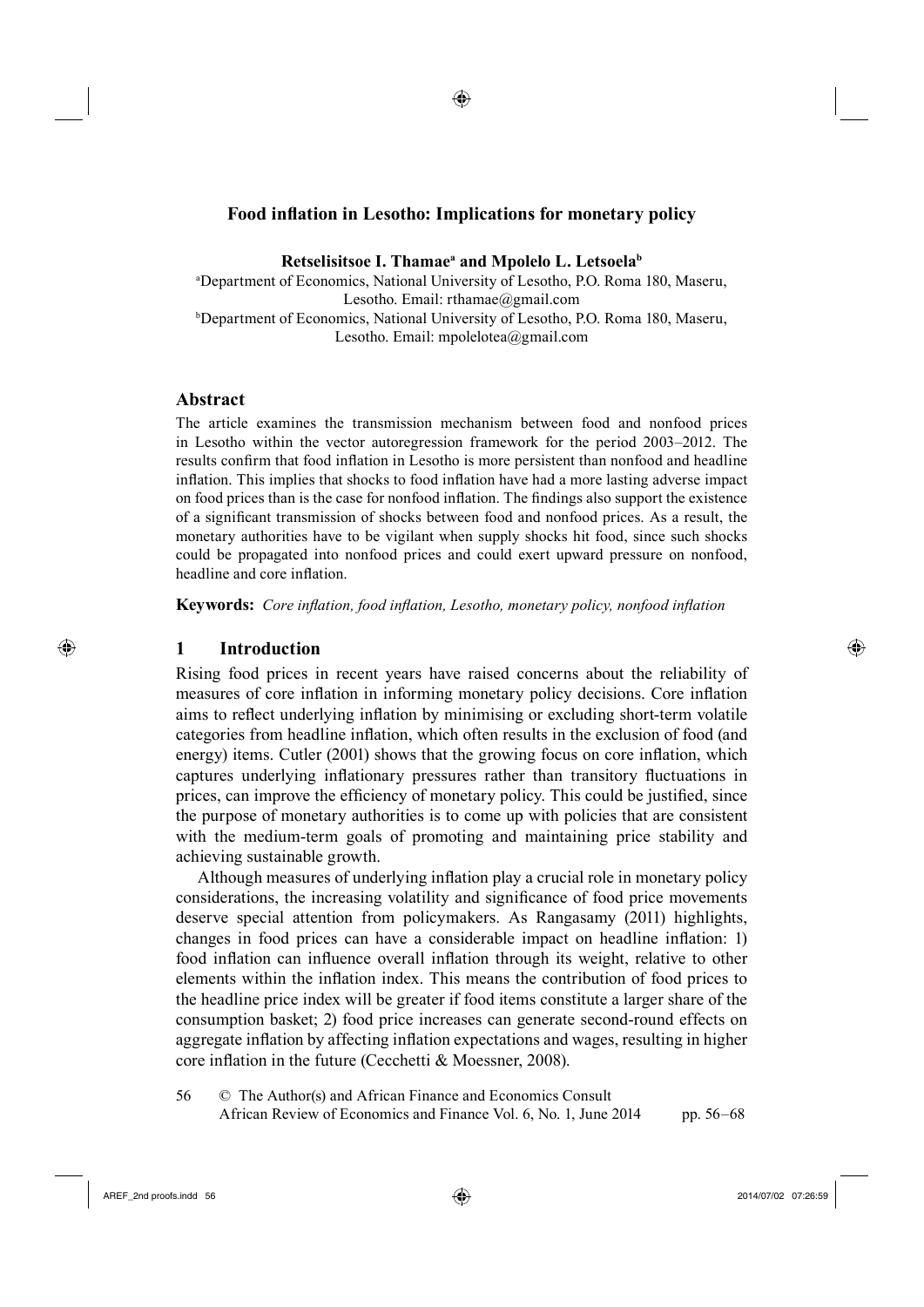Nevertheless, Walsh (2011) argues that the greater weight and higher volatility of food prices do not, on their own, justify the minimisation of food price movements in core inflation measures. The discounting of food prices from such measures is rather justified if they are less volatile than nonfood prices, experience relatively low persistence, or have little impact on headline inflation over short intervals. Otherwise, headline inflation or any core index that assigns more weight to food inflation can perform better in guiding policymakers. Therefore, it is essential to analyse the role food prices play in overall inflation, since changes in food prices can exert upward pressure on nonfood, headline and core inflation, thus hindering future growth by increasing uncertainty in economic planning (Davis, 2012).

◈

From 2003–2012, overall inflation in Lesotho was generally subdued and well entrenched within a single-digit territory (see Figure A1, Appendix). Throughout that period, food inflation averaged 8.02 per cent, while nonfood and headline inflation averaged 5.32 per cent and 6.26 per cent, respectively. On the other hand, the volatility of food, nonfood and headline inflation, as measured by the standard deviations, were approximately 5.08, 1.97 and 2.40 respectively (see Table A1 and Figure A2, Appendix). These show that on average food inflation in Lesotho was higher and more volatile than nonfood and headline inflation, which implies that the dissipation of food price shocks could result in higher inflation expectations for both nonfood and headline inflation. Thus, the main objective of this article is to analyse the transmission mechanism between food and nonfood prices in Lesotho. The article complements the work of Thamae (2012) by employing a rich monthly dataset and tracing the impact of shocks between food and nonfood inflation using the impulse response functions from the vector autoregression (VAR) analysis.

The rest of the article is structured as follows. The section below reviews the literature on the role of food inflation and its impact on monetary policy. Next, the focus falls on the persistence of food and nonfood inflation, while the subsequent section analyses the transmission mechanism between the price of food and nonfood products. The article ends with concluding remarks.

## **2 Theoretical and empirical review of literature**

Inflation is generally defined as a sustained increase in the price level of goods and services. Its measurement, represented by different price indices, acts as a basis for designing macroeconomic policies (particularly monetary policy frameworks) and guides policy-related decision-making. However, price indices are characterised by frequent movements that policymakers have to contend with. Such fluctuations in price indices basically result from changes in the prices of subcomponents within which volatile food prices are found. The sources of such movements in food prices can be explained by the two major theories of inflation  $-$  the monetarist and the structuralist hypotheses. The former advocates for demand-side factors such as expansionary fiscal and monetary policies as sources of inflationary pressures,

⊕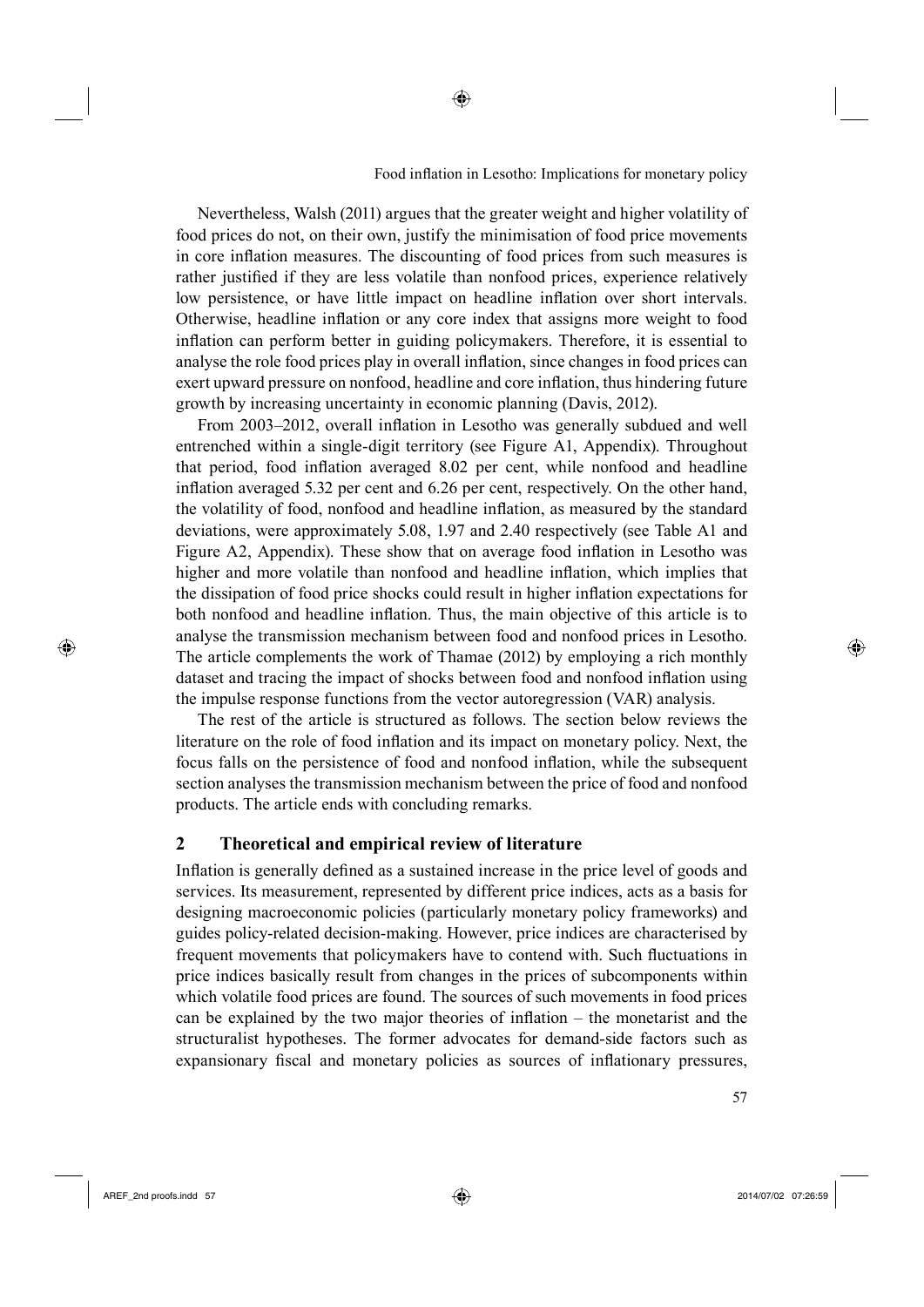while the latter emphasises the supply-side sources of inflation (Friedman, 1963; Adu & Marbuah, 2011).

62According to Rangasamy (2011), shocks from domestic demand, supply and cost factors can have a bearing on domestic food price trends, which in turn affect the dynamics of overall inflation. Furthermore, international factors such as changes in exchange rates, rising input costs, increasing demand and declining supply can also exert mounting pressure on food inflation in the international market. However, the extent to which higher global food prices are transmitted into higher domestic prices depends on the pricing techniques of international producers, exchange rate depreciation/appreciation and the methods of import parity pricing. Jongwanich and Park (2011) note other influences that may distort the pass-through effects from global food shocks to domestic prices. These include government subsidies and price controls on basic food commodities, and the existence of time lag in passing higher input prices to consumers.

In general, food price movements can have both a direct and an indirect impact on headline inflation. For example, food inflation can directly influence overall inflation through its weight relative to other elements within the inflation index. This means that the contribution food prices make to the headline price index will be greater if food items form a larger share of the consumption basket. Conversely, increases in food prices can indirectly affect overall inflation through their effect on inflationary expectations, wages and the price of other commodities, which could result in higher inflation in the future. These second-round effects show that the net overall impact of changes in food prices on aggregate inflation not only depends on the share food commodities fills in the consumption basket, but also on transmission effects between food and nonfood prices (Cecchetti & Moessner, 2008; Rangasamy, 2011).

Empirical analyses of the role food prices play in overall inflation and the implications for monetary policy also exist in the literature, with the results varying between the Global North and Global South. For instance, Davidson *et al*. (2012), who explored a variety of factors that could explain retail food price inflation in the United Kingdom, found that retail food inflation over recent years has been more volatile and higher than nonfood price inflation. World-wide, food prices and exchange rates are the major drivers of retail food prices, while other factors such as manufacturing costs, unemployment and earnings are deemed less important. The price of oil also has an indirect impact on domestic retail prices, especially given its effect on world agricultural commodity prices. Since the impact world commodity prices have on retail food price inflation depends on the duration of the shock, the authors believe understanding the dynamics of commodity price shocks on domestic retail prices could steer macroeconomic policy.

In China, Porter (2010) investigated the main drivers of inflation and discovered that supply and foreign demand pressures have a substantial impact on overall nonfood inflation. Although the impact of domestic demand pressures is limited, the

⊕

AREF\_2nd proofs.indd 58 2014/07/02 07:26:59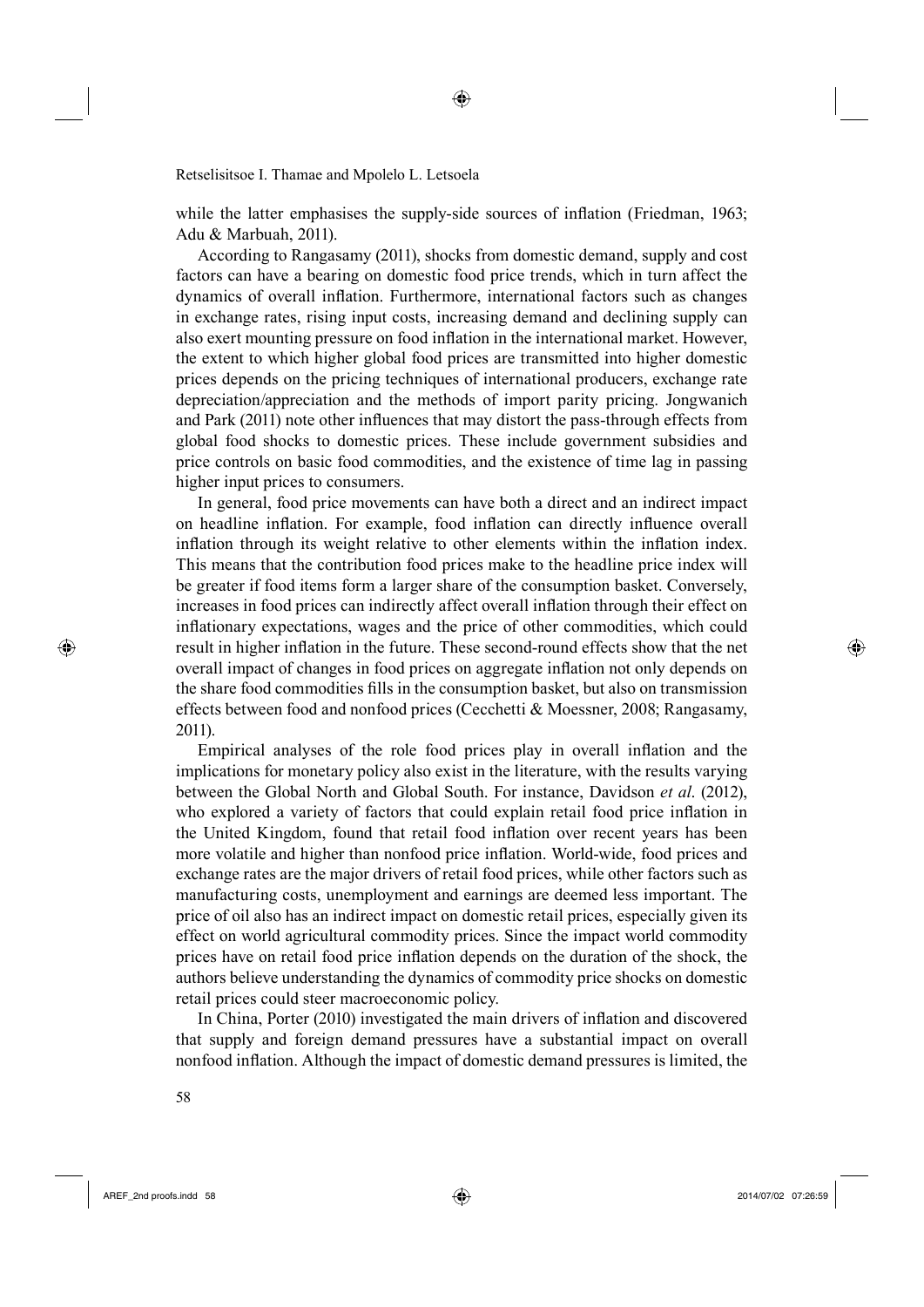study indicates that it indirectly influences nonfood inflation through impacting on domestic food prices. Furthermore, a rise in food inflation on the Chinese mainland increased inflation in non-mainland regions. In their examination of the role of food prices in overall inflation in India, Mishra and Roy (2011) found that food price inflation is consistently higher and more persistent than that of nonfood commodities and has a significant pass-through to nonfood inflation. Again, the study revealed that while moderate co-movements exist between domestic and international food price inflation, there is a strong correlation between changes in food prices relative to nonfood prices and headline inflation.

Rangasamy (2011), who analysed trends in food price movements within the South African economy, discovered that such movements play a major role in generating inflationary episodes in that country. Apart from their higher volatility, greater persistence and larger contribution to headline inflation, the results show that developments in food prices have strong second-round impacts, and thus merit special attention from monetary authorities. In measuring price indices in Peru, Armas *et al*. (2009) found that food commodities suffer frequent relative price changes due to seasonality and supply shocks, and also have a quantitatively high weighting in the consumption basket. As a result, they suggest that monetary policy in such a 'noisy' environment needs to track a number of inflation indicators and to assess the value of information on a real-time basis. However, in investigating their proposition, the authors discovered no suitable indicator that works best at all times.

Habermeier *et al.* (2009), who reviewed inflationary developments associated with food and energy price shocks in different countries, found that surging food and energy prices (due to global excess demand as well as supply factors) are the main drivers of inflation. The rate of overall inflation was also found to be higher than that of core inflation, which excludes food and energy items, with the existence of a large gap between headline and core inflation measures. Moreover, the study found underlying inflation in most of those countries to be rising along with overall inflation, indicating the presence of second-round effects. Within the Central African Economic and Monetary Community (CEMAC), Caceres *et al*. (2011) noted that global food and energy prices are the main drivers of noncore inflation, with the largest effect of such shocks occurring after four or five quarters in terms of noncore inflation. However, the second-round effects in that region were revealed to be less significant.

Hussain and Zaman (2008), who analysed the dynamics of inflation in Bangladesh, found that headline inflation is driven mainly by movements in food prices. Besides persistent increases in certain food commodities, the larger weight and the greater magnitude of food price inflation relative to nonfood inflation were cited as the reasons why food price movements play a major role in overall inflation within that country. In line with the observation that inflationary pressures facing the Bangladesh economy are dominated by food price inflation, Shahiduzzaman (2009) looked at how to measure core inflation in that economy. Focusing on the

 $\sim$  59

⊕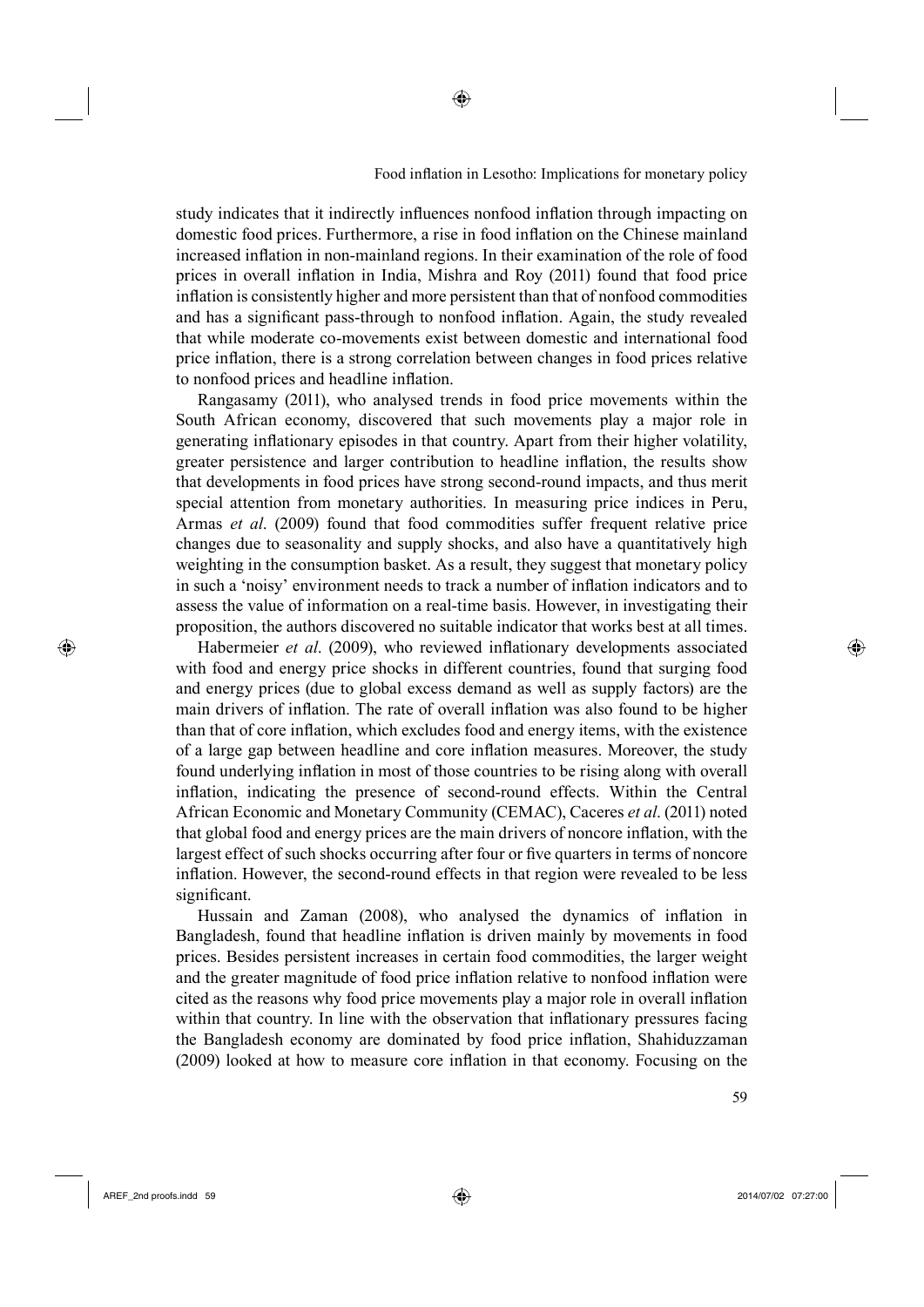common measure that excludes some volatile food products as well as the trimmed mean approach, the study discovered that these measures of core inflation had a strong relationship with money growth and could, therefore, credibly be used for the purpose of monetary policy formulation.

◈

In the analyses provided by Walsh (2011) and Thamae (2012) in developing countries and in Lesotho respectively, food price inflation was found to be significantly higher than nonfood inflation. This gives the implication that core inflation measures which ignore food price developments are likely to reflect lower inflation, even in the long run, than overall measures. In addition, food price shocks have been found to be relatively persistent and highly volatile, meaning that their slow dissipation can result in higher inflation expectations for both food and headline inflation. The results also reveal that food price shocks are quickly disseminated into nonfood prices. Based on such a strong transmission effect as well as the observed high volatility of and right skew to food prices, the studies thus conclude that core inflation measures which minimise food price movements are likely to underestimate the medium-term effects of food price shocks. Therefore, the following sections analyse the persistence of food and nonfood inflation in Lesotho, and trace the impact of shocks between food and nonfood prices using the impulse response functions from the VAR analysis.

# **3** Persistence of food and nonfood inflation

Following Pivetta and Reis (2006) as well as Rangasamy (2009), it is assumed that inflation results from a univariate autoregressive  $(AR)$  process such that:

$$
\pi_t^m = \sum_{i=1}^k \beta_i \pi_{t-1}^m + \varepsilon_t \tag{1}
$$

where  $\pi$ *t* is the inflation rate at time period *t*, *µ* and  $\alpha$ *i* are parameters,  $\varepsilon$ *t* is the white noise error term and *k* is the optimal lag length based on the information criteria. According to Andrews and Chen (1994), Levin and Piger (2004) and Clark (2006), the most informative scalar measure for assessing inflation persistence is captured by the sum of AR coefficients, defined as:

$$
\lambda = \sum_{i=1}^{k} \alpha_i \tag{2}
$$

A value of  $\lambda$  close to zero implies that the effect of the shock on inflation is shortlived. Conversely, if  $\lambda$  is close to or greater than unity, then the shock on inflation is long-lasting.

On the other hand, in line with Marques (2005), the persistence estimate that allows for a time-varying mean rather than simply a break in the mean is given by the following function:

⊕

AREF\_2nd proofs.indd 60 2014/07/02 07:27:00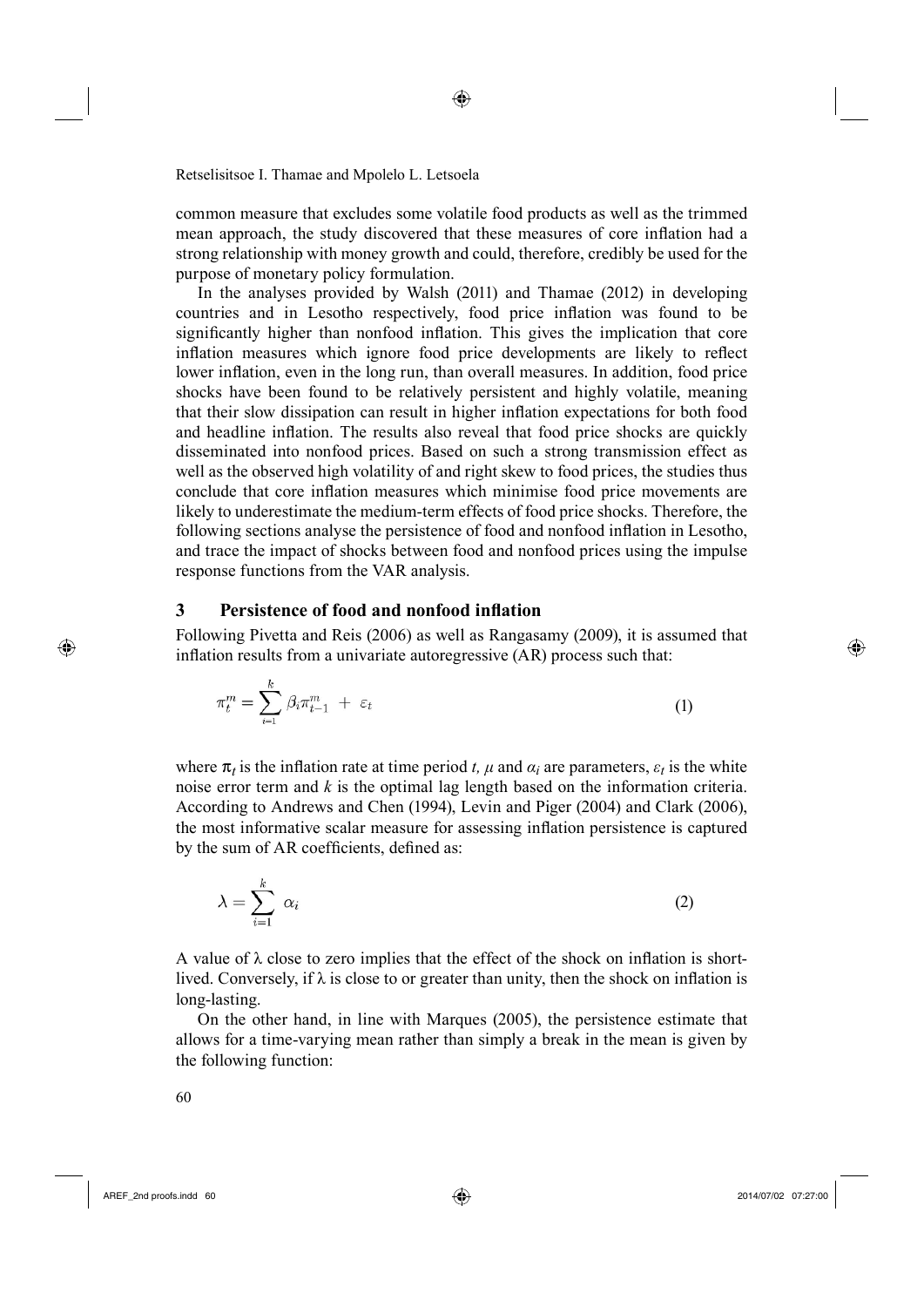$$
\pi_t^m = \sum_{i=1}^k \beta_i \pi_{t-i}^m + \varepsilon_t \tag{3}
$$

◈

and Equation 3 can be reparameterised as follows:

$$
\pi_t^m = \sum_{i=1}^{k-1} \delta_i \pi_{t-i}^m + \lambda \pi_{t-1}^m + \epsilon_t
$$
\n(4)

where

$$
\lambda = \sum_{i=1}^{k} \beta_i \tag{5}
$$

and

⊕

$$
\delta_i = \sum_{i=1+i}^k \beta_i \tag{6}
$$

The persistence estimate ( $\lambda$ ) is captured by the sum of AR coefficients ( $\beta$ *i*)while  $\varepsilon$ *t* is the white noise error term and *k* is the optimal lag length based on the information criteria. Given that  $\pi_t^m$  denotes the deviations from the mean, the inflation series in  $(4)$  is stationary and, as a result, model specifications are limited.

The study employs the standard maximum likelihood autoregressive integrated moving average (ARIMA) approach to estimate (4), in order to determine persistence estimates for food, nonfood and headline inflation. Lag length is selected on the basis of the Schwarz-Bayesian information criterion (SBIC). The monthly time-series data on consumer price index (CPI) for Lesotho is used and the data are obtained from Lesotho Bureau of Statistics (BOS), with the time period spanning January 2003 to December 2012.<sup>1</sup> Food commodities<sup>2</sup> constitute about 37 per cent of the CPI basket, while the remainder is made up of nonfood items.<sup>3</sup> The share of staples (cereals and vegetables), mainly imported from neighbouring South Africa, make up about 62 per cent of the food basket, while services form approximately 32 per cent of nonfood items. The inflation rate for each month is then calculated on a year-on-year basis, and the Hodrik-Prescott (HP) filter is applied to approximate the time-varying mean of inflation (see Figure A1, Appendix).

<sup>1</sup> The analysis is restricted to 2003–2012, due to the unavailability of monthly data prior to 2002.

<sup>2</sup> They include bread and cereals, meat and fish, milk and eggs, oil and fats, fruits and vegetables, and other food products.

<sup>3</sup> These are beverages and tobacco, clothing and footwear, energy and water, furniture and household appliances, equipment and maintenance, health and transport, recreation and culture, communications and education, and other goods and services.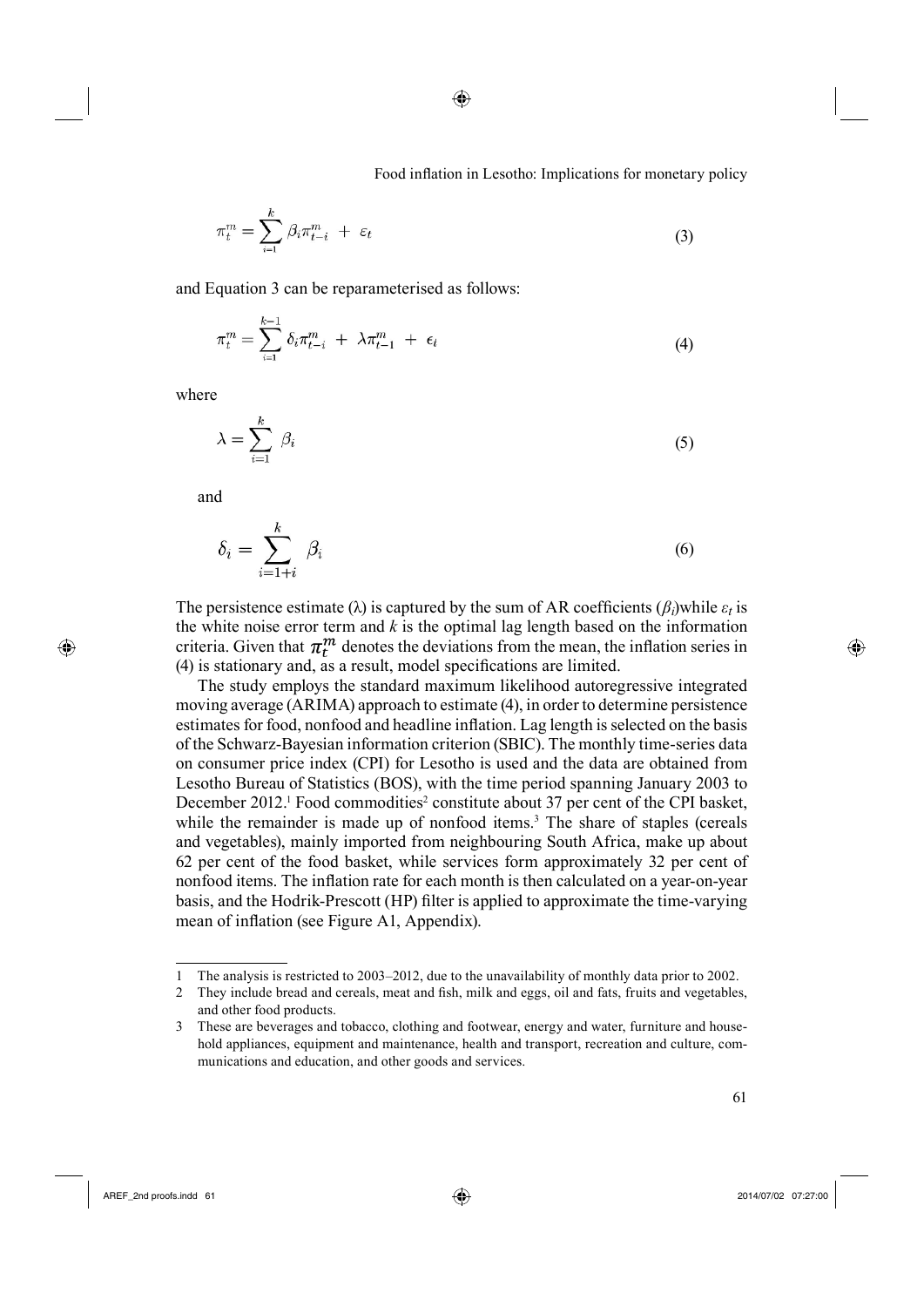**Model Lag length**  $\beta_1$   $\beta_2$   $\lambda$ **Food inflation** 1.3854 (0.1144) [0.0000] -0.4146 (0.1161) [0.0005] **0.9708 Nonfood inflation** 1.2256 (0.0975) [0.0000] -0.3090 (0.0973) [0.0019] **0.9166 Headline inflation** 1.2386 (0.0897) [0.0000] -0.2989 (0.0900) [0.0012] **0.9397**

| Table 1: Persistence estimates for food, nonfood and headline inflation |  |  |  |  |  |  |  |  |  |  |
|-------------------------------------------------------------------------|--|--|--|--|--|--|--|--|--|--|
|-------------------------------------------------------------------------|--|--|--|--|--|--|--|--|--|--|

◈

Source: Own computations with data from Lesotho BOS.

Notes**:** Standard errors in parentheses and p-values in brackets.

As shown in Table 1, the persistence estimates for food, nonfood and headline inflation are  $0.97, 0.92$  and  $0.94$ , respectively. These results confirm that food inflation is more persistent than nonfood and headline inflation, indicating that food inflation takes a longer time to revert to its mean level following a shock than nonfood inflation does. As a result, shocks to food inflation seem to have had a more lasting adverse impact on food prices than is the case for nonfood inflation. These findings, which are similar to those reported by Rangasamy (2011) and Thamae (2012), imply that food inflation could be the major source of underlying inflationary pressures within the economy of Lesotho.



**Figure 1: Recursive estimates for the persistence of headline inflation** Source: Own computations using data from Lesotho BOS.

⊕

AREF\_2nd proofs.indd 62 2014/07/02 07:27:00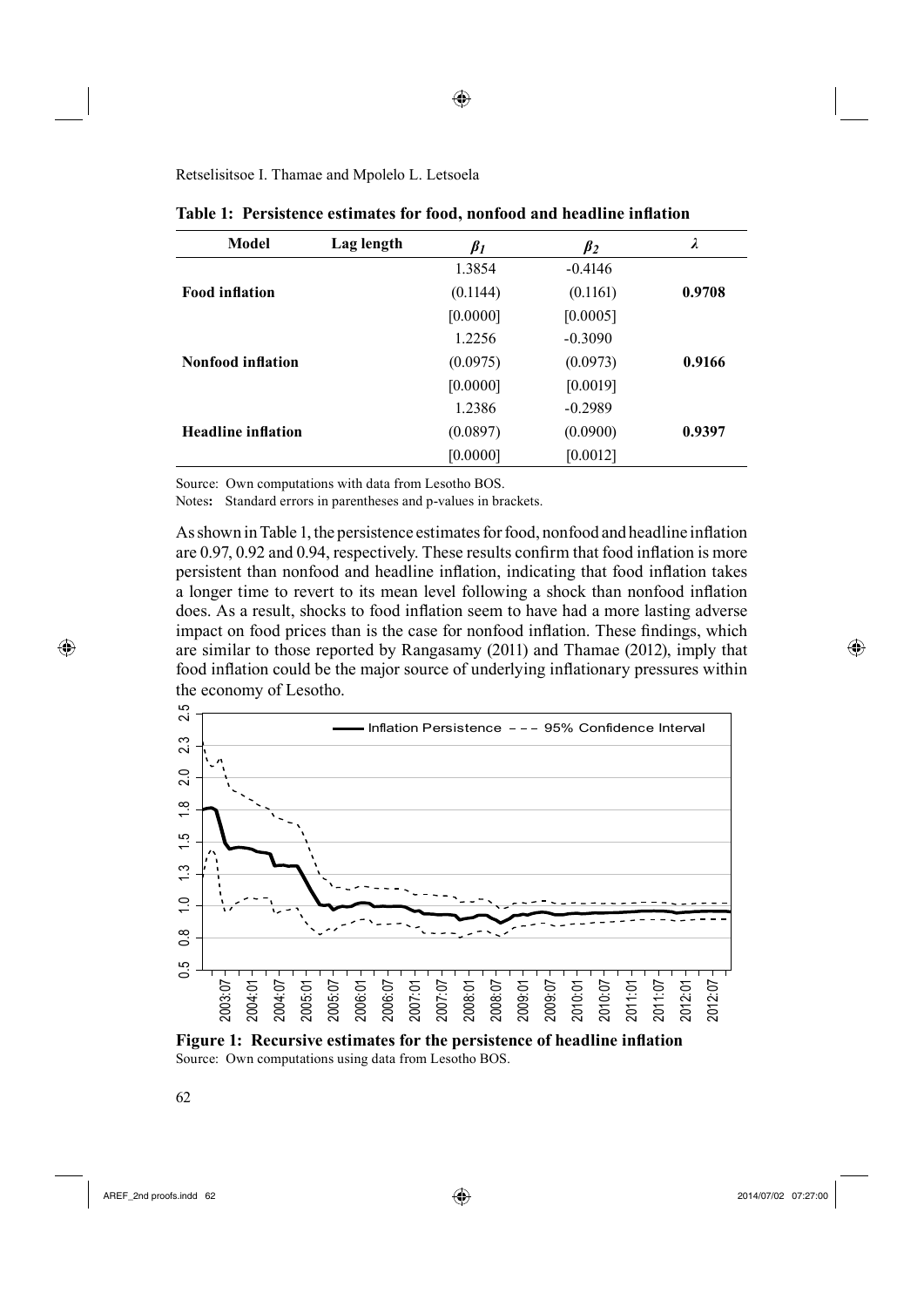Figure 1 depicts the recursive estimates for the persistence of overall inflation. It is apparent that inflation in Lesotho has been highly persistent throughout the period covered, even though its persistence has declined over time. In line with Rangasamy (2009), such a drop in persistence may be attributable to developments in terms of globalisation and inflation-targeting regimes in neighbouring South Africa, the country with which Lesotho has a fixed exchange rate policy where its currency (loti) is pegged at par to the South African rand. However, these reasons warrant detailed future investigations of the impact of globalisation and changes in monetary policy regimes in South Africa on inflation dynamics in Lesotho.

◈

#### **4 Transmission mechanism between food and nonfood prices**

According to Walsh (2011), the transmission of shocks between food and nonfood inflation has some important implications on the efficiency of monetary policy. For example, given the greater volatility, magnitude and persistence of food inflation, the strong propagation between food and nonfood prices could require a much more rapid monetary policy response to curb the increase in nonfood inflation. In order to analyse the significance of such transmission mechanisms, the impulse response functions are derived from the following two-equation VAR for food and nonfood prices, with the optimal lag length of one being chosen by the SBIC:

$$
\pi_t^f = \varphi^{ff} \pi_{t-1}^f + \varphi^{nf} \pi_{t-1}^n + \varepsilon_t^f \tag{6}
$$

$$
\pi_t^n = \varphi^{fn} \pi_{t-1}^f + \varphi^{nn} \pi_{t-1}^n + \varepsilon_t^n \tag{7}
$$

where  $\pi_t^f$  is food inflation,  $\pi_t^n$  is nonfood inflation and φ's are the parameters to be estimated.

Using the standard maximum likelihood techniques, Equations 7 and 8 are estimated jointly and the four estimated impulse responses are shown in Figure 2.

The upper left chart shows that the initial response of food price level to its own shock is approximately 1.1 per cent, while that of nonfood prices in the lower right chart is about 0.5 per cent. These results are not surprising given that food inflation is found to be more persistent than nonfood inflation, hence its shocks seem to have had a more lasting adverse impact on food prices than is the case for nonfood inflation. On the other hand, the lower left (upper right) chart shows that a one per cent shock to food (nonfood) prices increases the nonfood (food) price level by 0.13 (0.24) per cent, thereby supporting the existence of significant transmission of shocks between food and nonfood prices in Lesotho. Therefore, the monetary authorities should be vigilant when supply shocks hit food, since such shocks could be propagated into nonfood prices, resulting in upward pressure on nonfood, headline and core inflation (as also argued by IMF, 2010).

⊕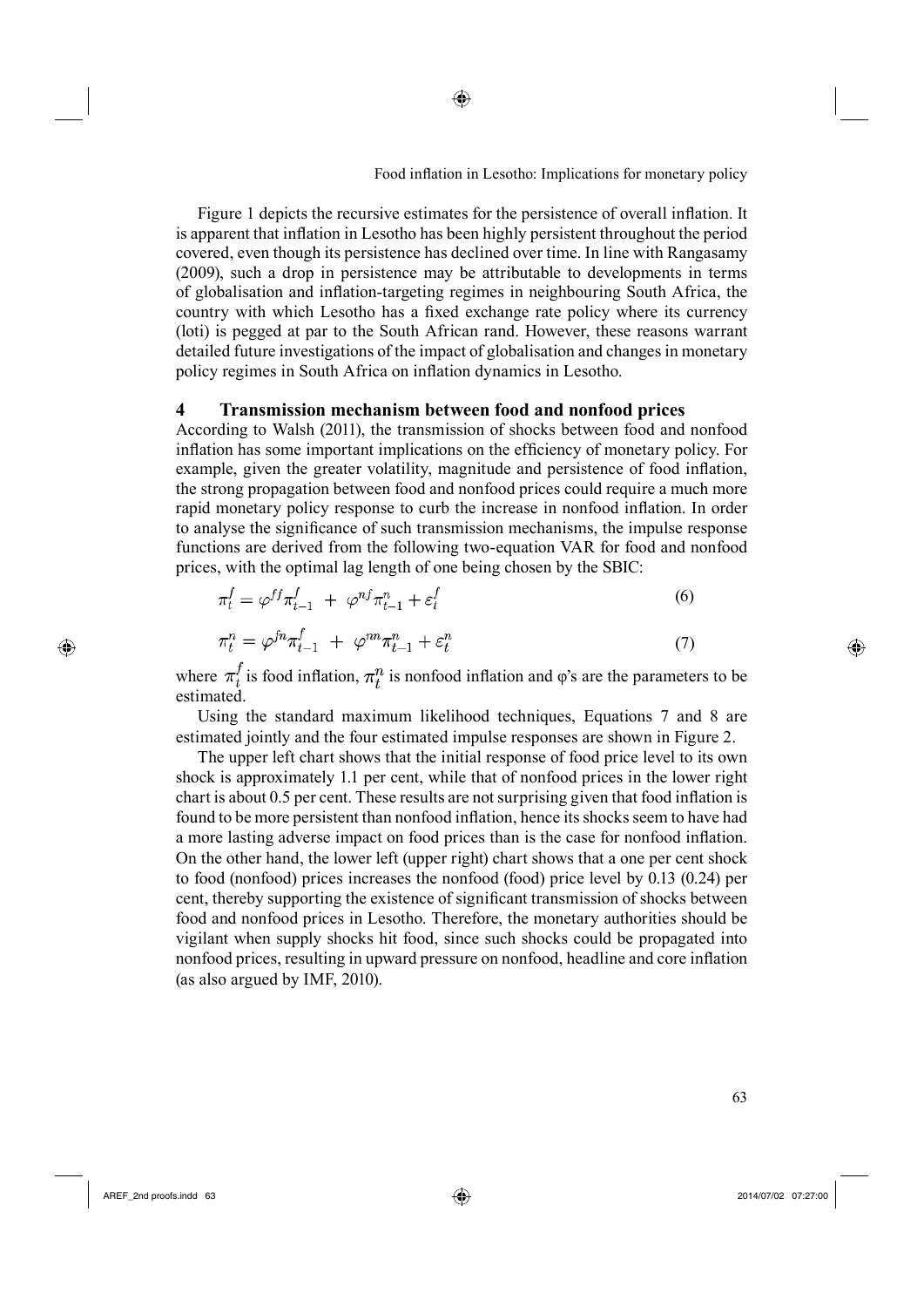

◈

Retselisitsoe I. Thamae and Mpolelo L. Letsoela

**Figure 2: Responses to food and nonfood price shocks** Source: Own computations with data from Lesotho BOS.

### **5 Conclusion**

⊕

The article investigates the significance of the propagation mechanism between food and nonfood prices in Lesotho within the VAR framework using the monthly data from January 2003 to December 2012. The results confirm that food inflation in Lesotho is more persistent than nonfood and headline inflation. This implies that shocks to food inflation seem to have had a more lasting adverse impact on food prices than is the case for nonfood inflation. Furthermore, overall inflation is found to be highly persistent throughout the period covered, even though its persistence has been declining over time. Nevertheless, such a drop in persistence might be due to the impact of globalisation and changes in monetary policy regimes in South Africa, the country with which Lesotho has a fixed exchange rate policy.

On the other hand, the findings support the existence of significant transmission of shocks between food and nonfood prices. As a result, monetary authorities have to be vigilant when supply shocks hit food, since such shocks could be propagated into nonfood prices and result in upward pressure on nonfood, headline and core inflation. Given that food commodities as a category constitutes a larger part of the consumption basket in Lesotho, and the country is constrained in terms of monetary policy due to its fixed exchange rate regime, the article confirms the findings of an earlier study (Adu  $\&$  Marbuah, 2011) that the removal of supply-side constraints and productivity enhancement, especially in the agricultural sector, as well as a close coordination between fiscal and monetary policies, could help to maintain disinflationary trends and meet future inflation targets.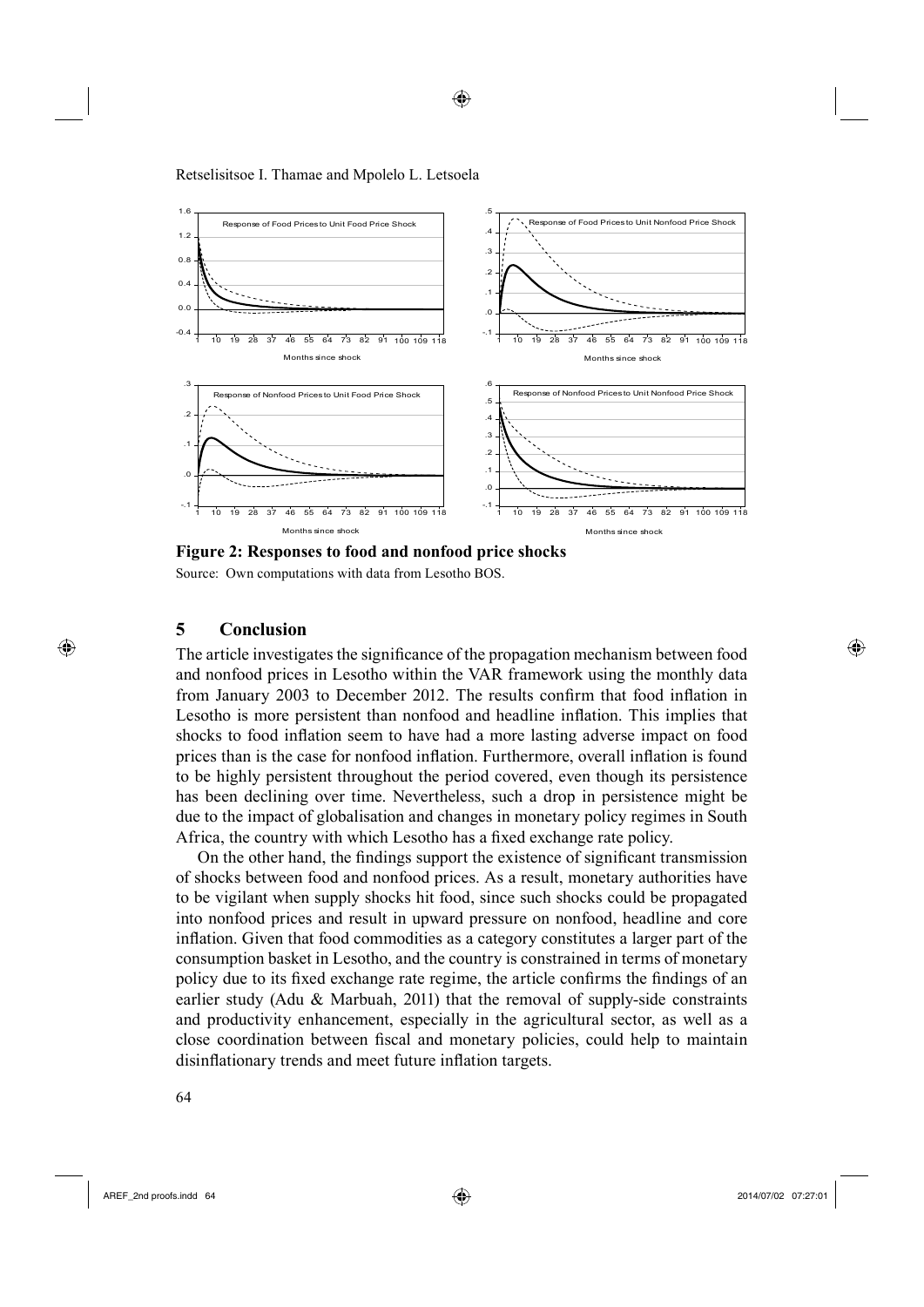### **Biographical notes**

**Retselisitsoe I. Thamae** is a lecturer in the Department of Economics at the National University of Lesotho. He holds a Master's in Economics from the University of Mauritius in collaboration with the African Economic Research Consortium (AERC). His research interests include the analysis of monetary and fiscal policy issues in developing countries and his work appears in journals such as *Economic Analysis and Policy*, *Int. J. of Economic Policy in Emerging Economies, and Energy Sources, Part B: Economics, Planning, and Policy (forthcoming)*. He can be contacted at rthamae@gmail.com

◈

**Mpolelo L. Letsoela** recently completed a Bachelor of Arts in Economics at the National University of Lesotho, and her areas of interest in research are monetary and financial economics. She can be contacted at mpolelotea@gmail.com

#### **Acknowledgements**

The authors thank the AREF editors and referees for their useful comments and suggestions. The usual disclaimer also applies.

#### **References**

⊕

- Adu, G., and Marbuah, G. (2011). 'Determinants of inflation in Ghana: An empirical investigation', *South African Journal of Economics*, vol. 79, no. 3, pp. 251–269.
- Andrews, D. and Chen, H. (1994). 'Approximately medium-unbiased estimation of autoregressive models', *Journal of Business and Economic Statistics*, vol. 12, no. 2, pp. 187–204.
- Armas, A., Vallejos, L., and Vega, M. (2009). 'Measurement of price indices used by the Central Bank of Peru', BIS Papers No 49, Bank for International Settlements, pp. 259– 283.
- Caceres, C., Poplawski-Ribeiro, M., and Tartari, D. (2011). 'Inflation dynamics in the CEMAC region', IMF Working Paper, WP/11/232, International Monetary Fund.
- Cecchetti, S. and Moessner, R. (2008). 'Commodity prices and inflation dynamics', *Bank for International Settlements Quarterly Review*, Bank for International Settlements, pp. 55–66.
- Clark, T. (2006). 'Disaggregate evidence on the persistence of consumer price inflation', *Journal of Applied Econometrics*, vol. 21, no. 5, pp. 563–587.
- Cutler, J. (2001). 'Core inflation in the UK', External MPC Unit Discussion Paper 3, Bank of England.
- Davidson, J., Halunga, A., Lloyd, T., Mccorriston, S., and Morgan, C. (2012). 'Explaining UK food price inflation', TRANSFOP Working Paper No 1, Transparency of Food Pricing, European Commission.
- Davis, J. (2012). 'The effect of commodity price shocks on underlying inflation: The role of Central Bank credibility', HKIMR Working Paper No.27/2012, Federal Reserve Bank of Dallas.
- Friedman, M. (1963). *Inflation: Causes and consequences*, Asia Publishing House, New York.
- Harbermeier, K., Otker-Robe, I., Jacome, L., Giustiniani, A., Ishi, K., Vavra, D., Kisinbay, T., and Vazquez, F. (2009). 'Inflation pressures and monetary policy options in emerging and developing countries: A cross-regional perspective', IMF Working Paper, WP/09/1, International Monetary Fund.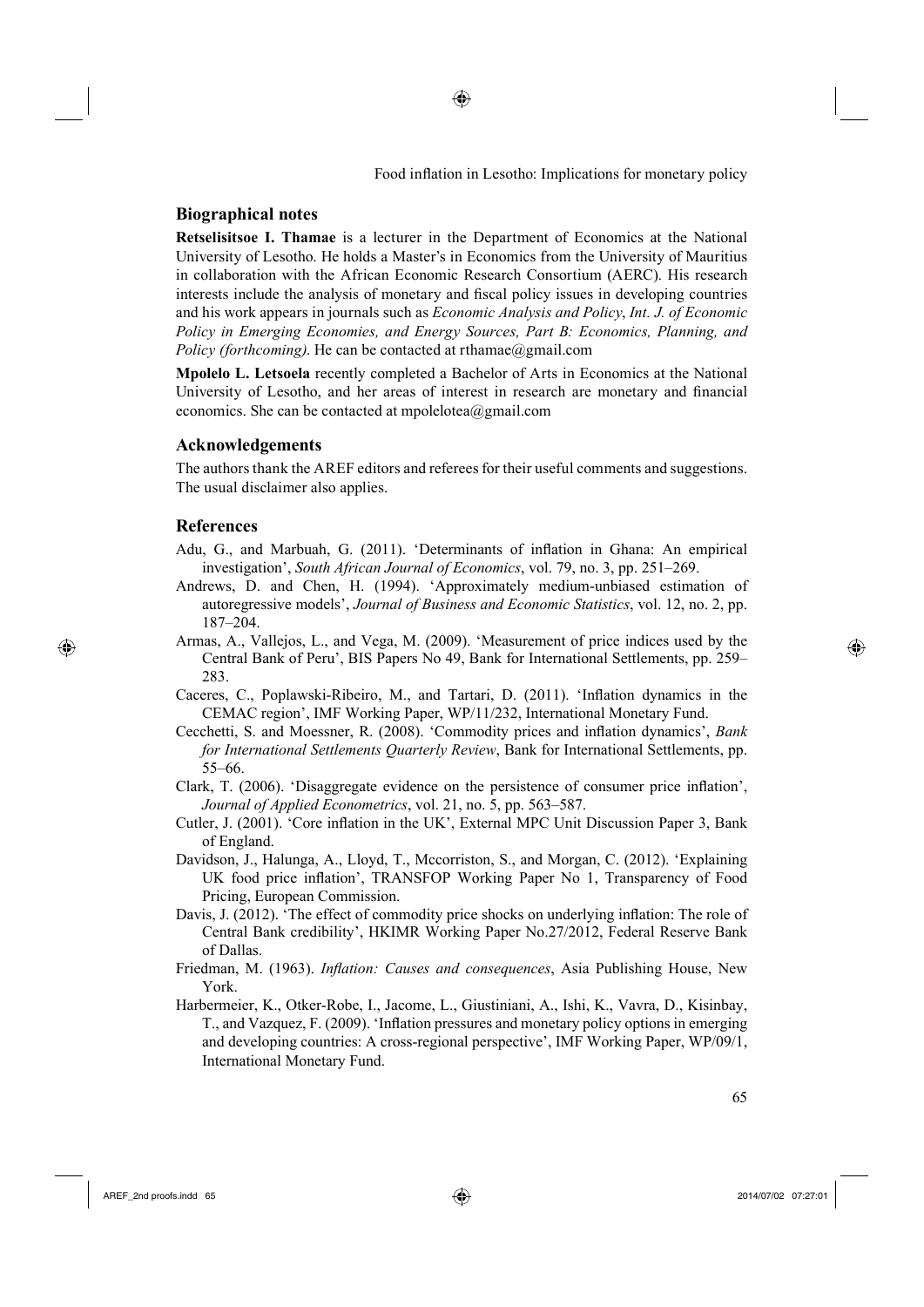- Hussain, Z. and Zaman, S. (2008). 'Understanding inflation in Bangladesh', *Journal of Bangladesh Studies*, vol. 10, no. 2, pp. 26–51.
- International Monetary Fund (IMF) (2010). 'Regional economic outlook: Asia and Pacific – Consolidating the recovery and building sustainable growth', International Monetary Fund, October 2010.
- Jongwanich, J. and Park, D. (2011). 'Inflation in developing Asia: Pass-through from global food and oil price shocks', *Asian Pacific Economic Literature*, vol. 25, no. 1, pp. 79–92.
- Levin, A. and Piger, J. (2004). 'Is inflation persistence intrinsic in industrial economies?', ECB Working Paper No. 334, European Central Bank.
- Marques, C. (2005). 'Inflation persistence: Facts or artefacts?', ECB Working Paper No. 371, European Central Bank.
- Mishra, P. and Roy, D. (2011). 'Explaining inflation in India: The role of food prices', paper presented at Indian Policy Forum (IPF). India Habitat Centre, New Delhi, 12 July 2011, Available at http://www.prachimishra.net/mishra\_roy\_reviseddraft\_ipf\_oct25.pdf (accessed 23 May 2013).
- Pivetta, F. and Rei, R. (2006). 'The persistence of inflation in the United States', *Journal of Economic Dynamics and Control*, vol. 31, no. 4, pp. 1326–358.
- Porter, N. (2010). 'Price dynamics in China', IMF Working Paper, WP/10/221, International Monetary Fund.
- Rangasamy, L. (2009). 'Inflation persistence and core inflation: The case of South Africa', *South African Journal of Economics*, vol. 77, no. 3, pp. 430–444.
- Rangasamy, L. (2011). 'Food inflation in South Africa: Some implications for economic policy', *South African Journal of Economics*, vol. 79, no. 2, pp. 184–201.
- Shahiduzzaman, M. (2009). 'Measuring core inflation in Bangladesh: The choice of alternative methods', *The Bangladesh Development Studies*, vol. 32, no. 1, pp. 23–44.

Thamae, R. (2012). 'The role of food price inflation in Lesotho', *International Journal of Economic Policy in Emerging Economies*, vol. 5, no. 4, pp. 367–386.

Walsh, J. (2011). 'Reconsidering the role of food prices in inflation', IMF Working Paper, WP/11/71, International Monetary Fund.

566

⊕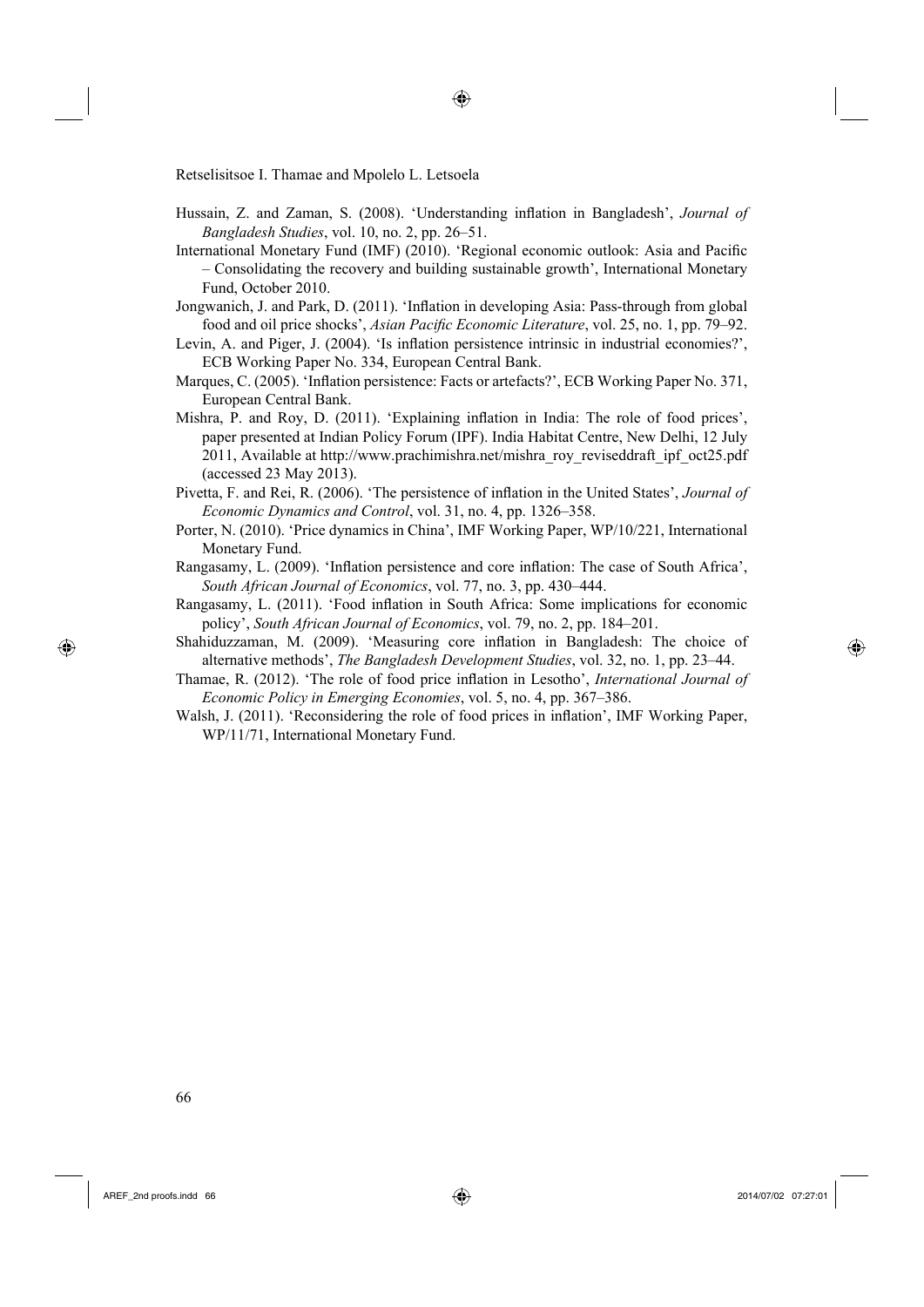# **Appendix**

Table A1: Mean and volatility of food, nonfood and headline inflation

|               | Mean  | <b>Volatility (standard deviation)</b> |                 |       |                |                 |
|---------------|-------|----------------------------------------|-----------------|-------|----------------|-----------------|
| Period        | Food  | <b>Nonfood</b>                         | <b>Headline</b> | Food  | <b>Nonfood</b> | <b>Headline</b> |
| $2003 - 2005$ | 3.86  | 5.93                                   | 5.22            | 3.45  | 2.18           | 1.72            |
| 2006-2009     | 12.07 | 6.01                                   | 8.06            | 4 3 4 | 174            | 2.31            |
| $2010 - 2012$ | 6.77  | 3.79                                   | 4.91            | 292   | 0.98           | 1.44            |
| 2003-2012     | 8.02  | 5.32                                   | 6.26            | 5.08  | 1.97           | 2.40            |

◈

Source: Own computations with data from Lesotho BOS.



Figure A1: Headline inflation and mean headline inflation (in percent) Source: Own computations with data from Lesotho BOS.

 $\bigoplus$ 

 $\bigoplus$